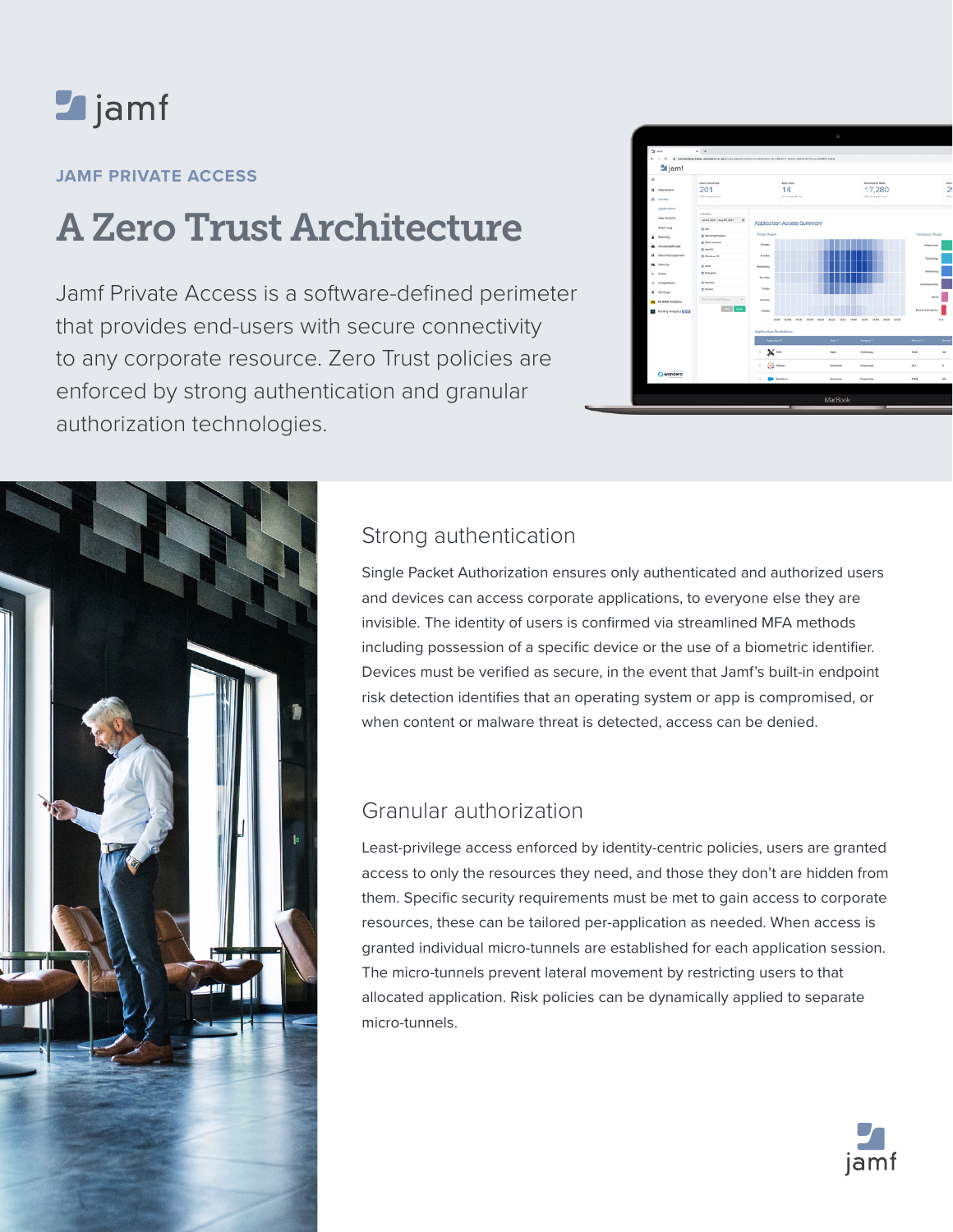## **Architecture**

#### **Endpoint app**

Telemetry from the endpoint such as OS version, system parameters, and device configuration details is collected; this includes checks for the modification of system libraries and privilege escalation. This device-level information, along with user authentication details, is used to assess whether access privileges should be granted. All Jamf capabilities are provided through the all-in-one app.

#### **Software-Defined Perimeter**

Only packets from authenticated users is allowed to travel over the Jamf network. Consisting of over 30 data centers worldwide Private Access is low latency and highly resilient service. Sessions can be terminated or routes altered, in real-time, according to Zero Trust policies such as when a device risk state changes.



#### **Dynamic Split-Tunnel**

Individual packets are routed based on application layer properties to reduce the transmission time and minimize the latency for each app. Web browsing data can be tunneled to Jamf's secure cloud or routed directly to the internet.

#### **Micro-tunnels**

Private Access is a Zero Trust Network Access solution, the device and any apps running on it are blind to network infrastructure. Private Access uses app-level microtunnels, enabling fine-grained control both at connection establishment and throughout active sessions.

#### **Software-Defined Perimeter**

Only packets from authenticated users is allowed to travel over the Jamf network. Consisting of over 30 data centers worldwide Private Access is low latency and highly resilient service. Sessions can be terminated or routes altered, in real-time, according to Zero Trust policies such as when a device risk state changes.

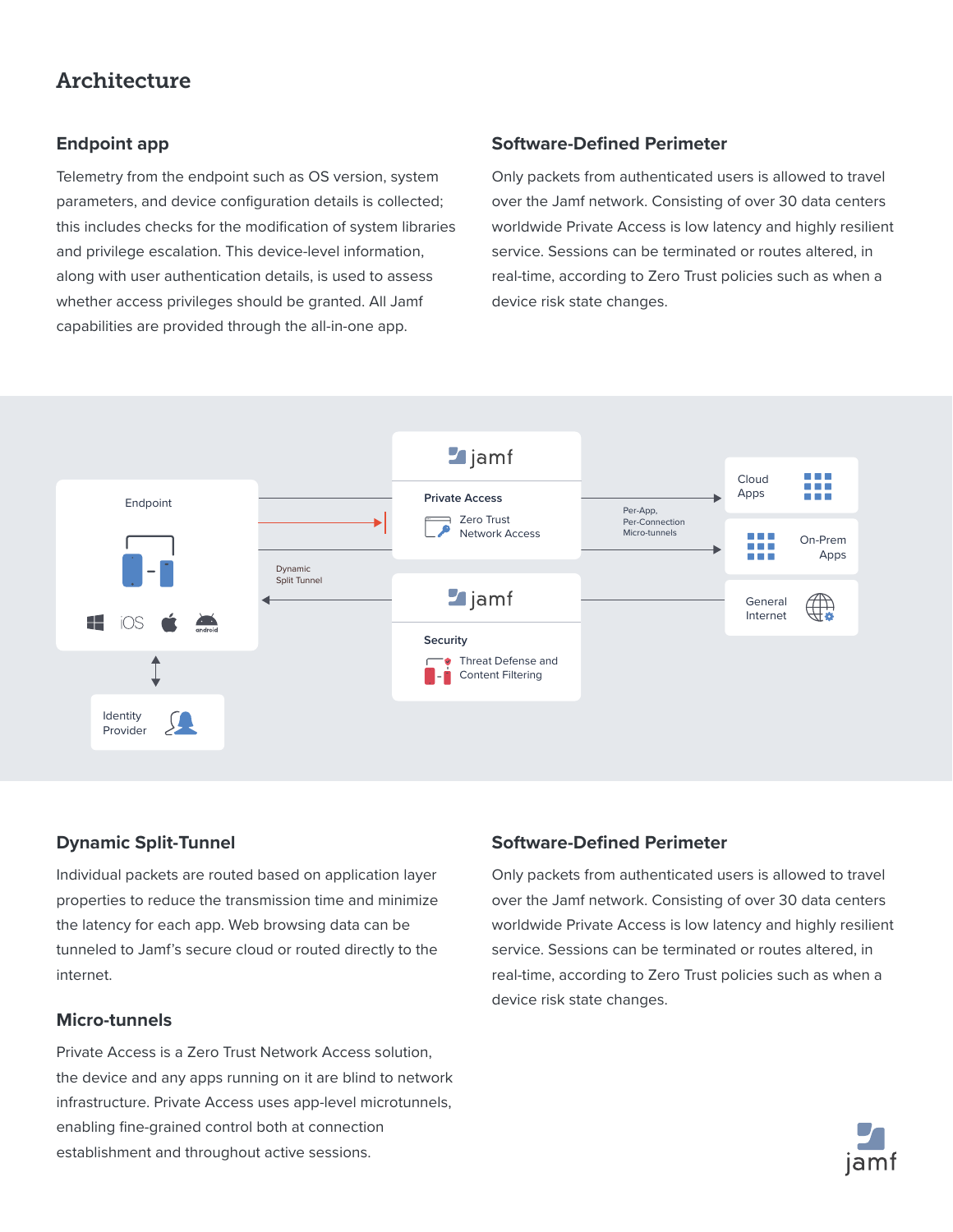## **Workflows**

#### **End-user enrolment**

The Jamf app can be pushed to any endpoint enrolled into a device manager, personal and unmanaged devices can find the app in the device's respective app stores. Jamf's app is activated via SSO or with the user's business credentials, the end-user does not configure any settings.

#### **Deploying applications**

Connectivity to new applications via Jamf is configured entirely through the unified console, no connectors need to be deployed at any stage. Set up is done using the application's hostname not IP address and no internal routing information is required.

#### **Policy assignment**

Synchronization with the identity provider allows all lifecycle management tasks to be automated. Security and access policies are assigned and managed in real-time by this integration. Permissions can be assigned to user groups and individuals, and different security requirements can be set for each application.

#### **Monitoring and reporting**

Jamf's dashboard allows events to be reviewed in realtime with real-world names, not just device IDs. Custom reports can be exported on-demand from the console or the granular data can be viewed through any 3rd party tool integrated with Jamf's log streaming services.

## Availability and resilience

The Jamf platform is built entirely in public cloud data centers using industry-standard operating systems and applications. Jamf's edge infrastructure is built across 30+ data centers worldwide to provide 99.99% availability for users in any location. To ensure capacity Lazy Loading is used to intelligently allocate resources when required. Should one of the edge data centers be unavailable Jamf's Dynamic Split-Tunnel will automatically reroute traffic to an available data center without dropping any sessions.

## Privacy and compliance

Data at rest or in transit is encrypted end-to-end across Jamf's platform. All end-user usage information is deleted automatically after 6 months and personal details are wiped when a user is unenrolled. Jamf is a member of the EU-US Privacy Shield and is ISO27001, GDPR, CCPA and HIPAA compliant.